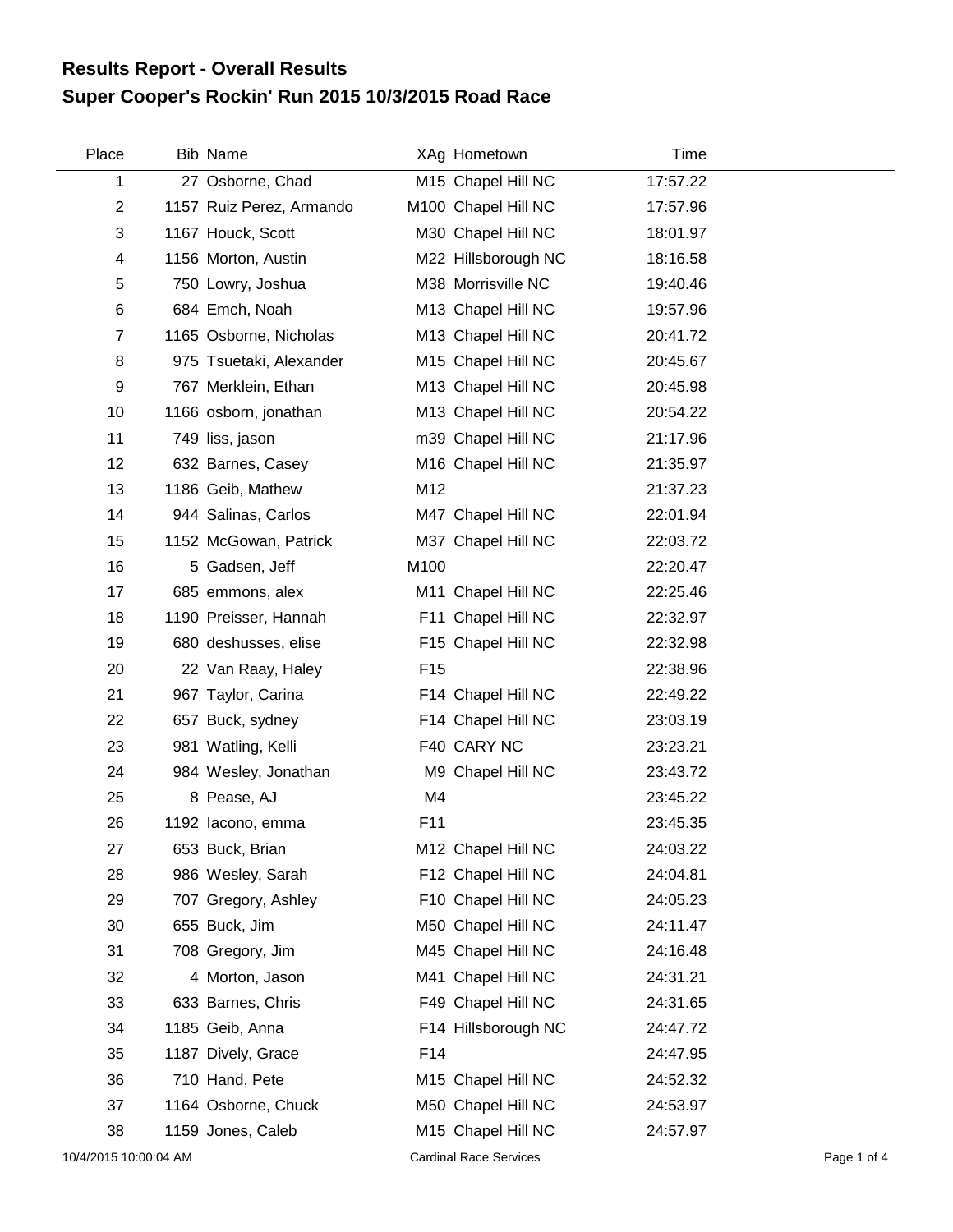| Place | <b>Bib Name</b>        |                 | XAg Hometown         | Time     |  |
|-------|------------------------|-----------------|----------------------|----------|--|
| 39    | 976 Tsuetaki, Amanda   |                 | F12 Chapel Hill NC   | 24:58.97 |  |
| 40    | 1162 Paine, Aidan      | M12             |                      | 25:04.99 |  |
| 41    | 6 Anderson, Jim        | M44             |                      | 25:20.73 |  |
| 42    | 7 Anderson, Caroline   | F14             |                      | 25:20.97 |  |
| 43    | 681 Deshusses, Marc    |                 | M49 Chapel Hill NC   | 25:26.53 |  |
| 44    | 1163 Tanner, kevin     |                 | M0 Chapel Hill NC    | 25:33.73 |  |
| 45    | 712 Heilig, Will       |                 | M12 Chapel Hill NC   | 25:49.22 |  |
| 46    | 741 Jones, Schuyler    |                 | M40 Chapel Hill NC   | 25:56.47 |  |
| 47    | 954 Staats, Thomas     |                 | M6 Chapel Hill NC    | 25:56.72 |  |
| 48    | 955 Staats, Tricia     |                 | F38 Chapel Hill NC   | 25:56.73 |  |
| 49    | 23 Van Raay, cora      | F <sub>13</sub> |                      | 26:13.17 |  |
| 50    | 656 Buck, Rachel       |                 | F12 Chapel Hill NC   | 26:13.22 |  |
| 51    | 1199 Norry, Will       |                 | M13 DURHAM NC        | 26:34.72 |  |
| 52    | 29 Paul, John          | M54             |                      | 26:43.22 |  |
| 53    | 711 Heilig, Blake      |                 | F10 Chapel Hill NC   | 26:44.22 |  |
| 54    | 778 Monahan, Seamus    |                 | M10 Chapel Hill NC   | 26:44.72 |  |
| 55    | 745 Lee, Cal           |                 | M42 Chapel Hill NC   | 26:45.73 |  |
| 56    | 746 Lee, Emerson       |                 | M9 Chapel Hill NC    | 26:45.90 |  |
| 57    | 1174 Heilig, Doug      |                 | M46 Chapel Hill NC   | 26:45.98 |  |
| 58    | 1181 Mcentee, David    | M49             |                      | 26:48.99 |  |
| 59    | 761 McMahon, Henry     |                 | M12 Chapel Hill NC   | 26:52.21 |  |
| 60    | 669 Chenet, Kate       |                 | F11 Chapel Hill NC   | 26:55.49 |  |
| 61    | 1189 Preisser, John    |                 | M51 Chapel Hill NC   | 26:55.80 |  |
| 62    | 12 Gehig, Joseph       | M12             |                      | 26:56.24 |  |
| 63    | 763 McMahon, Steve     |                 | M42 Chapel Hill NC   | 26:57.22 |  |
| 64    | 16 Jreganli, Joe       | M12             |                      | 27:04.94 |  |
| 65    | 1183 Gautreauz, Carly  |                 | F35 Leland NC        | 27:21.64 |  |
| 66    | 19 Drew, Jeremy        | M4              |                      | 27:35.55 |  |
| 67    | 747 Lee, Sophia        |                 | F12 Chapel Hill NC   | 27:38.74 |  |
| 68    | 631 Asaro, Sawyer      |                 | F11 Chapel Hill NC   | 27:48.22 |  |
| 69    | 1184 Geib, Kristi      |                 | F44 Hillsborough NC  | 28:11.72 |  |
| 70    | 1198 Norry, Doug       |                 | M43 DURHAM NC        | 28:33.66 |  |
| 71    | 703 Goldman, Ethan     |                 | m15 Chapel Hill NC   | 28:45.80 |  |
| 72    | 701 Goldman, Abby      |                 | F12 Chapel Hill NC   | 28:45.97 |  |
| 73    | 702 Goldman, Brian     |                 | m49 Chapel Hill NC   | 28:46.72 |  |
| 74    | 704 Goldman, Melanie   |                 | F49 Chapel Hill NC   | 28:46.98 |  |
| 75    | 628 Albertson, Mary    |                 | F40 Holly Springs NC | 28:51.22 |  |
| 76    | 1191 Copeland, Valerie |                 | F47 Chapel Hill NC   | 29:00.97 |  |
| 77    | 700 goehring, carol    |                 | f62 Garner NC        | 29:14.96 |  |
| 78    | 679 Dees, Matt         |                 | M36 Durham NC        | 29:20.81 |  |
| 79    | 677 Dees, Aidan        |                 | M7 Durham NC         | 29:20.99 |  |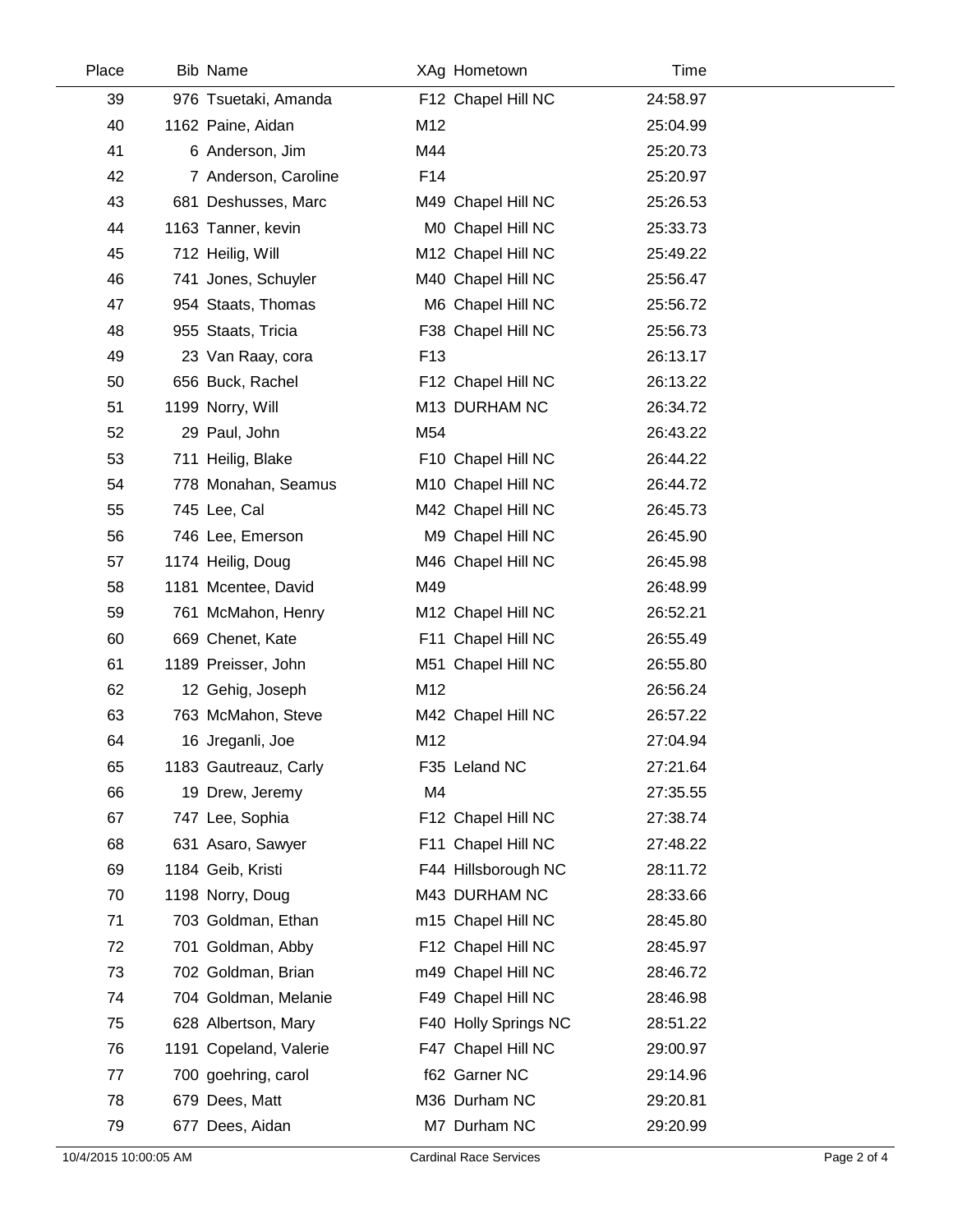| Place | <b>Bib Name</b>        |                 | XAg Hometown         | Time     |  |
|-------|------------------------|-----------------|----------------------|----------|--|
| 80    | 706 Greene, Casey      |                 | F10 Chapel Hill NC   | 29:28.22 |  |
| 81    | 796 Rice, Owen         |                 | M12 Chapel Hill NC   | 29:32.47 |  |
| 82    | 727 Hoos, Emery        |                 | F13 Chapel Hill NC   | 29:39.98 |  |
| 83    | 1178 Gram, Rachel      |                 | F13 Chapel Hill NC   | 29:41.24 |  |
| 84    | 1188 Grant, Hannah     | f13             |                      | 29:41.46 |  |
| 85    | 1193 Iacono, addison   | F <sub>8</sub>  |                      | 29:56.22 |  |
| 86    | 25 Horradarn, Piyanuch | F <sub>16</sub> |                      | 30:05.98 |  |
| 87    | 2 Roufail, Laurence    | M45             |                      | 30:07.22 |  |
| 88    | 794 Rice, Connor       |                 | M8 Chapel Hill NC    | 30:11.75 |  |
| 89    | 1 Norry, Kate          | F <sub>9</sub>  |                      | 30:12.66 |  |
| 90    | 1160 Varela, Jazmin    | F40             |                      | 30:41.49 |  |
| 91    | 1161 Stearns, Raquel   | F <sub>12</sub> |                      | 30:42.25 |  |
| 92    | 733 Jackson, Robert    |                 | M33 Chapel Hill NC   | 30:47.97 |  |
| 93    | 760 Matthews, David    |                 | M39 Carrboro NC      | 30:50.21 |  |
| 94    | 786 Nimkoff, Peggy     |                 | F82 Chapel Hill NC   | 31:03.97 |  |
| 95    | 787 Nimkoff, Tamara    |                 | F48 Chapel Hill NC   | 31:04.48 |  |
| 96    | 1176 Mandell, Sara     |                 | F11 Chapel Hill NC   | 31:06.99 |  |
| 97    | 24 Van Raay, Xavier    | F11             |                      | 31:07.72 |  |
| 98    | 637 Blass, Andrew      |                 | M39 Chapel Hill NC   | 31:09.48 |  |
| 99    | 28 Duncan, Catherine   | F <sub>50</sub> |                      | 31:10.24 |  |
| 100   | 771 Merrigan, Theresa  |                 | F48 Chapel Hill NC   | 31:56.72 |  |
| 101   | 769 Merrigan, Lily     |                 | F17 Chapel Hill NC   | 32:22.48 |  |
| 102   | 668 Chenet, Abigail    |                 | F6 Chapel Hill NC    | 32:22.72 |  |
| 103   | 766 Mellow, Amy        |                 | F41 Holly Springs NC | 33:06.82 |  |
| 104   | 1149 Hagens, Todd      |                 | M44 Chapel Hill NC   | 34:03.97 |  |
| 105   | 9 Pease, Tyler         | M <sub>8</sub>  |                      | 34:08.22 |  |
| 106   | 1200 Norry, emily      | F <sub>12</sub> |                      | 34:08.74 |  |
| 107   | 17 Duke, Charlie       | M <sub>9</sub>  |                      | 34:09.73 |  |
| 108   | 797 Rice, Samantha     |                 | F11 Chapel Hill NC   | 34:10.21 |  |
| 109   | 10 Pease, Ted          | M4              |                      | 34:10.97 |  |
| 110   | 30 MATOS, MICHAEL      |                 | M37 MEBANE, NC       | 35:36.97 |  |
| 111   | 773 Milowsky, Amy      |                 | F43 Chapel Hill NC   | 36:25.86 |  |
| 112   | 765 Mellow, Aaron      |                 | M41 Holly Springs NC | 36:28.97 |  |
| 113   | 795 Rice, Joe          |                 | m44 Chapel Hill NC   | 37:55.73 |  |
| 114   | 651 Buchholtz, Erika   |                 | F43 Chapel Hill NC   | 38:58.73 |  |
| 115   | 1177 Mandell, Rachel   |                 | F45 Chapel Hill NC   | 39:45.24 |  |
| 116   | 1175 Mandell, Gil      |                 | M9 Chapel Hill NC    | 39:45.46 |  |
| 117   | 705 Gosk, Kelley       |                 | F14 Chapel Hill NC   | 44:44.47 |  |
| 118   | 1158 Forester, Lauren  | F14             |                      | 44:44.70 |  |
| 119   | 798 Rice, Tamara       |                 | F43 Chapel Hill NC   | 46:34.97 |  |
| 120   | 1173 Billy, Tricia     |                 | F46 Chapel Hill NC   | 46:36.46 |  |